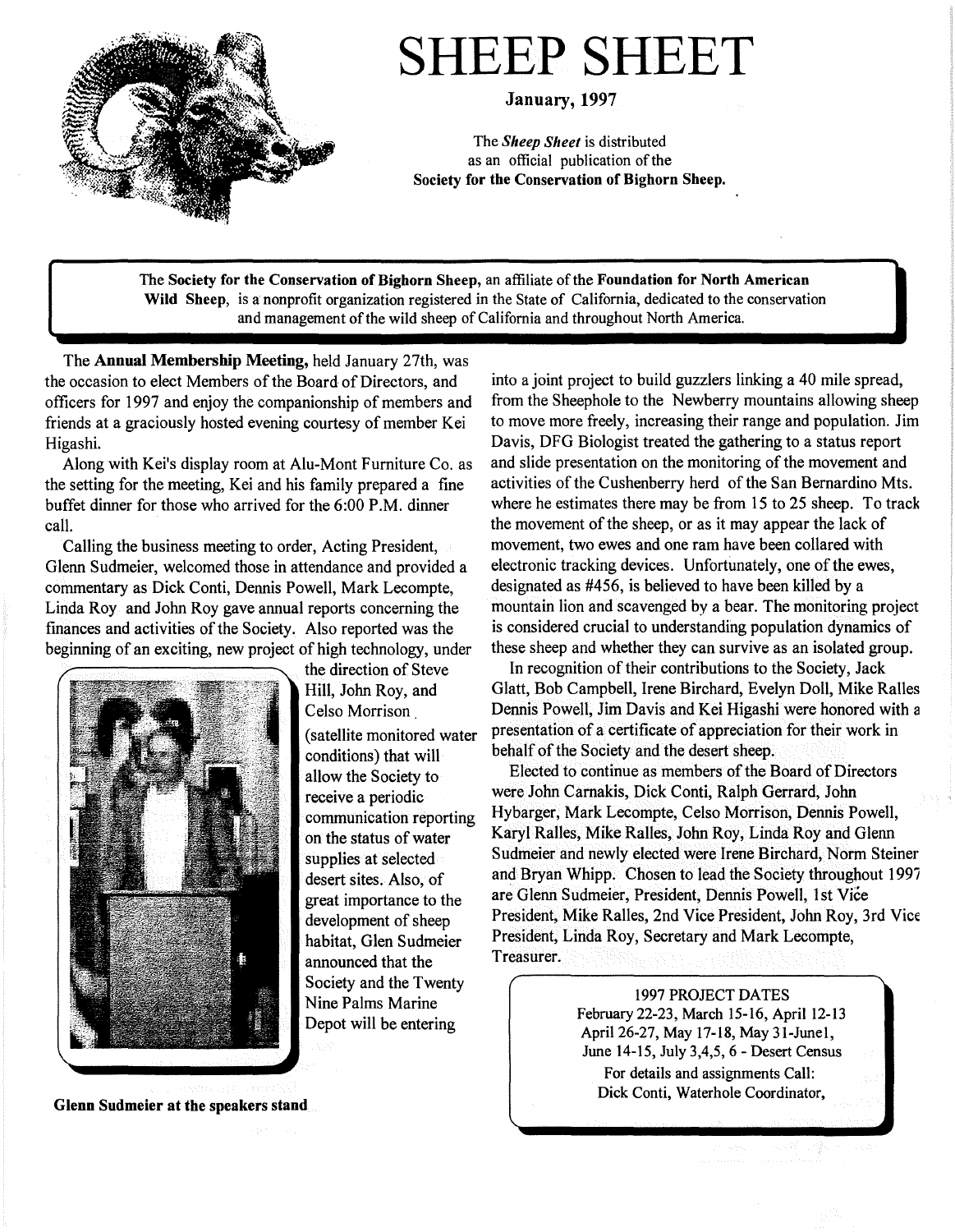## UZZLER GOSSIP

AS PROVIDED BY DICK CONTI. WATERHOLE COORDINATOR

The 1997 Volunteer Desert Water and Wildlife Survey season is about to begin. The schedule of habitat/waterhole projects should be available by the time you receive this newsletter and our first event will most likely be held in mid or late February.

If you received this letter in the mail, you will also be mailed the new schedule with some updated guidelines. Please take the time to review them.

Many of out projects this season will be repair/maintenance items. Some of these will be labor intensive while others will be smaller in scale.

The agencies do not have the manpower to keep the guzzlers in service or the springs running. It is up to volunteers like YOU to keep the water flowing to our desert critters.

I guarantee you, there is nothing more rewarding than donating some sweat equity to our natural resources by day, unless, it's sharing a campfire by night with old and new friends and millions of stars 60 miles from a town.<br>I'm Looking forward to the new season. Won't you

ioin me?.



Mr. Butch Kuflak presents a \$1,000.00 check to the SCBS issued by the Grand Slam Club at the completion of the Butch Kuflack Guzzler constructed in the East Chocolate Mts. during the last Waterhole Season.

| <b>BOARD OF DIRECTORS</b>         |  |                  |                           |
|-----------------------------------|--|------------------|---------------------------|
| GLENN SUDMEIER,                   |  | <b>PRESIDENT</b> |                           |
| DENNIS POSELL, 1ST VICE PRESIDENT |  |                  |                           |
| MICHAEL RALLES,                   |  |                  | 2ND VICE PRESIDENT        |
| JOHN ROY,                         |  |                  | <b>3RD VICE PRESIDENT</b> |
| LINDA ROY,                        |  | <b>SECRETARY</b> |                           |
| <b>MARK LECOMPTE</b>              |  | TREASURER        |                           |
| IRENE BIRCHARD, DIRECTOR          |  |                  |                           |
| JOHN CARNAKIS, DIRECTOR           |  |                  |                           |
| DICK CONTI,                       |  | <b>DIRECTOR</b>  |                           |
| RALPH GERRARD,                    |  | <b>DIRECTOR</b>  |                           |
| <b>JOHN HYBARGER,</b>             |  | <b>DIRECTOR</b>  |                           |
| CELSO MORRISON,                   |  | <b>DIRECTOR</b>  |                           |
| KARYL RALLES, DIRECTOR            |  |                  |                           |
| NORM STEINER, DIRECTOR            |  |                  |                           |
| BRYAN WHIPP,                      |  | <b>DIRECTOR</b>  |                           |

Member communications may be addressed to SCBS, P. 0. Box 801, La Canada, Ca. 91012

#### **New Members**

Ken Searer, Will Taylor, Teres Whipp,<br>Matthew Davis, Bruce Carey, Hazrat Adam, Gary Langden, Daniel Gordon, Phil Lahr, Michael Dickinson

#### **LOST SHEEP**

**We are attempting to locate those who have strayed from the fold without wearing a bell or leaving a forwarding address.** If **you have a current address or**  know if **they have been taken by wolves, please contact John Roy, Membership Chairman, 1415 Larkwood, West Covina, CA 91791 or call (818) 919-0925. Here are the names and last known grazing range.** 

> **Greg Botelho, Salina CA Larry Cattrell, Woodland Hills CA Even Daniels, Covina CA Phil Hallen, Panorama City CA Carl Jacobson, Novato CA Deborah Jardstrom, Mendocino CA Dick Manning, Visalia CA Bill Martin, Anchorage AK Steve McPeek, Burbank CA Ernie Sanders, Vallejo CA Bill Shirley, Sherman Oaks CA**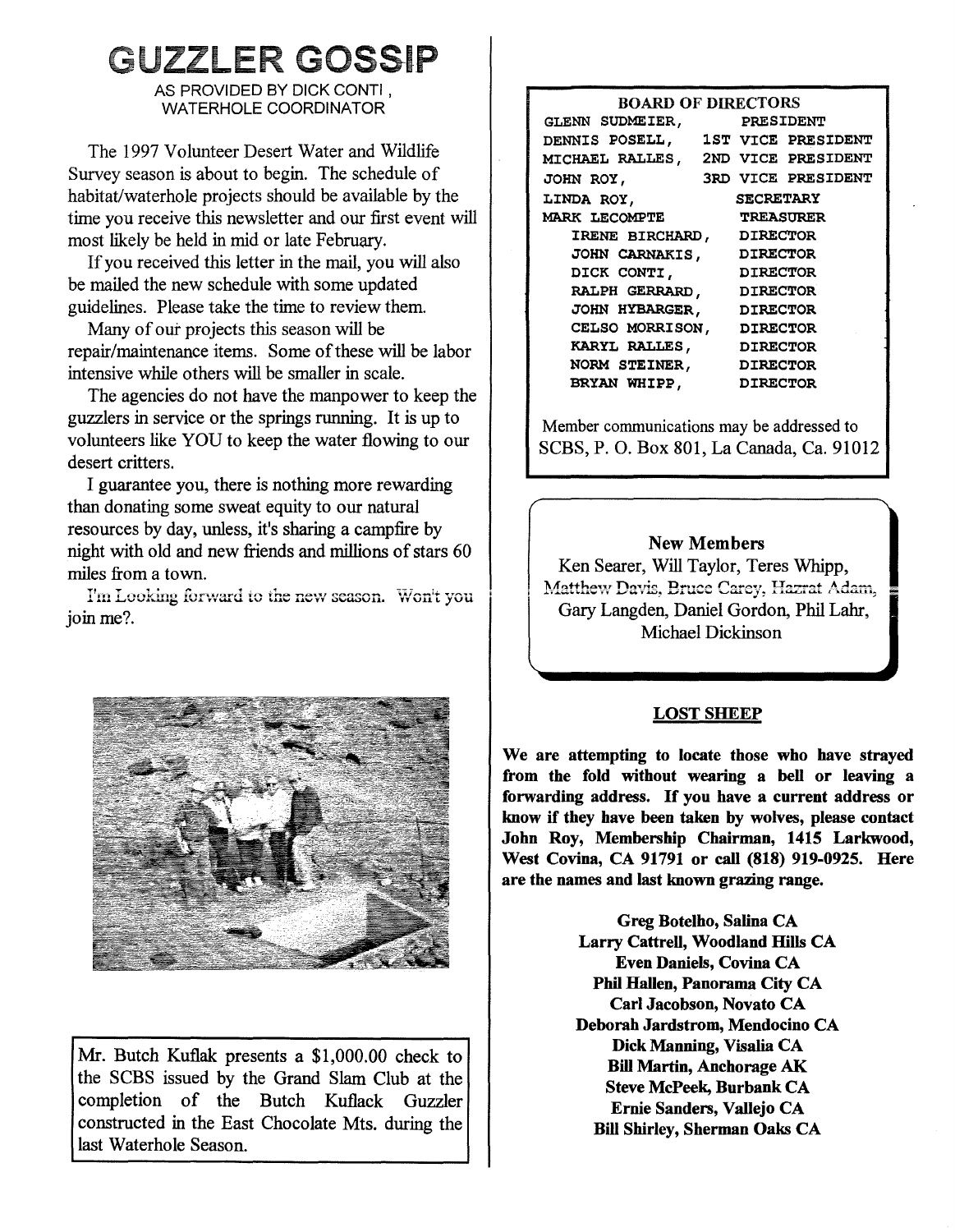### **Wilderness Alert**

Dick Conti

Dear "Heat Sheet" Volunteers and Friends,<br>Your letters are urgently needed. There is no time to waste. The BLM wilderness bullies are at it again. The Bureau is proposing to revise current Wilderness Act guidelines. The Bureau wants to make it "clear" that parachutes, sailboards, sailboats, carts, wagons and similar devices ( wheelbarrows?) are considered "mechanical transports". The proposal also defines chainsaws, (we use them in tamarisk removal) power drills and motorized vehicles as "motorized equipment".

The Wilderness Act of 1964 prohibits the use of "mechanical transports" and "motorized equipment in Wilderness Areas. The proposal further seeks to prohibit aircraft from landing or dropping materials (volunteers, pipe, cement, water tanks) in wilderness areas. They may be able to apply these new restrictions to other wilderness areas but we cannot allow them to think that they can apply them to wilderness dedicated by the 1994 California Desert Protections Act (CBPA). The CDPA states: Article I sec. 103. (f) *Fish and wildlife Management.* - Management activities to maintain or restore fish and wildlife populations and the habitats to support such populations may be carried out within wilderness areas designated by this title and shall include the use of motorized vehicles by the appropriate State agencies.

On June 13, 1994, that simple amendment was debated for hours on the House floor. During that debate, motor vehicle, helicopter, jackhammer and mechanized tools used by DFG and us was mentioned and agreed to by those for and against this amendment. The vote on the amendment was taken by electronic device. The results: AYES 360, NAYS 0. A unanimous victory for our State wildlife. Immediately after this vote, a substitute amendment that would have allowed Federal rangers to control wildlife management and DFG's access to wilderness areas designated by this Act was voted down.

It is clear that Congress wished for us to continue our VDWWS waterhole/wildlife work.

Contact your representative today; ask him to remind the Bureau that Congress unanimously agreed that our work with DFG was critical to the survival of desert wildlife in these wilderness areas. Tell him the Bureau's wilderness division has repeatedly attempted to restrict or deny DFG's motorized access to these

CDPA wilderness areas. DFG's biologists have been denied access to perform their day to day wildlife management duties.

When you write (or better, call) be polite and to the point. Ask for a response from your representative as to how this issue was addressed by his office. I have a 15 page printed copy of the floor debate on paragraph (f). If you need a copy, I will provide it for you. Feel free to give my phone number to your Congressman, I would be happy to point out to him the difficulties we are facing with the "enforcers".

Submit your comments to:

Bureau of Land Management Administrative Record 401 LS 1849 C Street N.W. Washington D C 20240

A response by the public can and probably will be dismissed by the BLM, but, inquiries from Congress will get their attention. Do it today!

**Society for the Conservation oi Bighorn Sheep**  Waterhole Coordinator Office 5029 Vincent Avenue Eagle Rock, **CA** 90041-1220 **(213)** 256-0463 July 30, 1996 The Honorable Duncan Hunter U. S. House of Representatives Dear Representative Hunter: RE: BLM Attempted Restrictions of CDFG Activities in Wilderness We need your help immediately. Last week I spoke with Matt Simmons of your office and I faxed you concerning California Department of Fish and Game (CDFG) Motorized Access to Wilderness. A copy of that letter will follow this request as well as six specific examples of how the Bureau of Land Management (BLM) is attempting to restrict CDFG employees in the performance of their duties. There are other instances as well. Please provide me some guidance on the intent and interpretation of your amendment concerning wildlife management so I might encourage the CDFG. Possibly a letter on Congressional stationary supporting the CDFG position will help the BLM see the light. I eagerly await your response to my questions and concerns. Sincerely, Richard A. Conti, Jr. President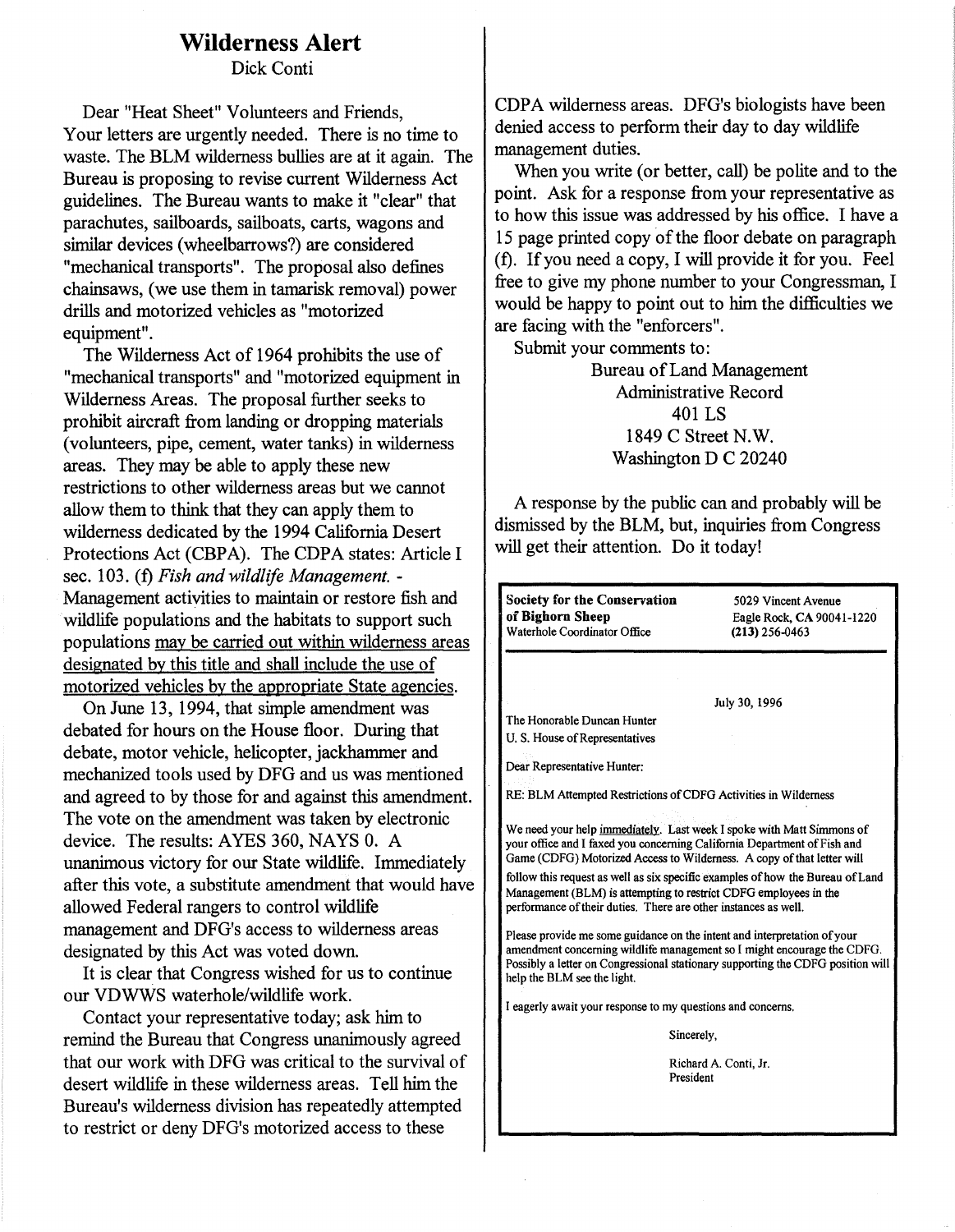#### *PR PROGRAM PAYS DIVIDENDS*   $b\nu$ *Karyl D. Railes*

The weekend of 1-3 November 1996 marked SCBS' second annual foray into the Great Western World of Hysterical Paraphernalia known to us old-timers as the Great Western Gun Show. This show is held annually at the Pomona Fairgrounds and is well known and extremely well attended.

In keeping with a recent decision of the SCBS Board of Directors to embark on a public relations program, the Great Western Show guaranteed high visibility and a unique opportunity to share our accomplishments with a large audience and a chance to voice our escalating concerns for the future of the Bighorn Sheep in the current political and **fiscal** environment.

The SCBS display booth was set up in a choice location just to the right of the building's entry doors. With several poster-size reproductions and photographs depicting past SCBS exploits and endeavors, along with two strategically placed rains heads, the booth drew lots of attention and provided an opportunity for many discussions about our society and its goals. We told our story to some genuinely interested folks; added a creditable number ofnames to our volunteer list for upcoming projects; signed up some promising new members; and in the process gained some lessons learned for future shows. And, in spite of all this fun, we still managed to recoup some of our expenses.

This was a worthwhile and rewarding effort and provides SCBS members with valuable planning insight for determining how, when, and where to continue with our goal of educating the public, sharing knowledge, gaining public support (for both moral and monetary purposes), and pursuing grant dollars to help defray costs on major projects such as water resource development and maintenance programs.

Special thanks to SCBS members the Roys and the Ralleses and Messrs.Hybarger and Morrison who contributed their time, talent, and tradesmanship to this important public relations effort. A special acknowledgment and thanks to SCBS member, Mr. Kei Higashi, who made all this possible by designing, building, and donating the display booth.



After two months of hunting every week-end, one missed sheep and several blown stalks, my buddy Roy Matlock and I spotted a small band of rams feeding at evening time before the last day of the hunt. After a night of little sleep we headed out to where we had seen the rams. As we came over the top of a ridge there they were! At about 250 yards away, a couple of shots with an "06 and I had my ram (February 96). Thanks to both the DFG, they did a great job, and to the SCBS. **Don Ison**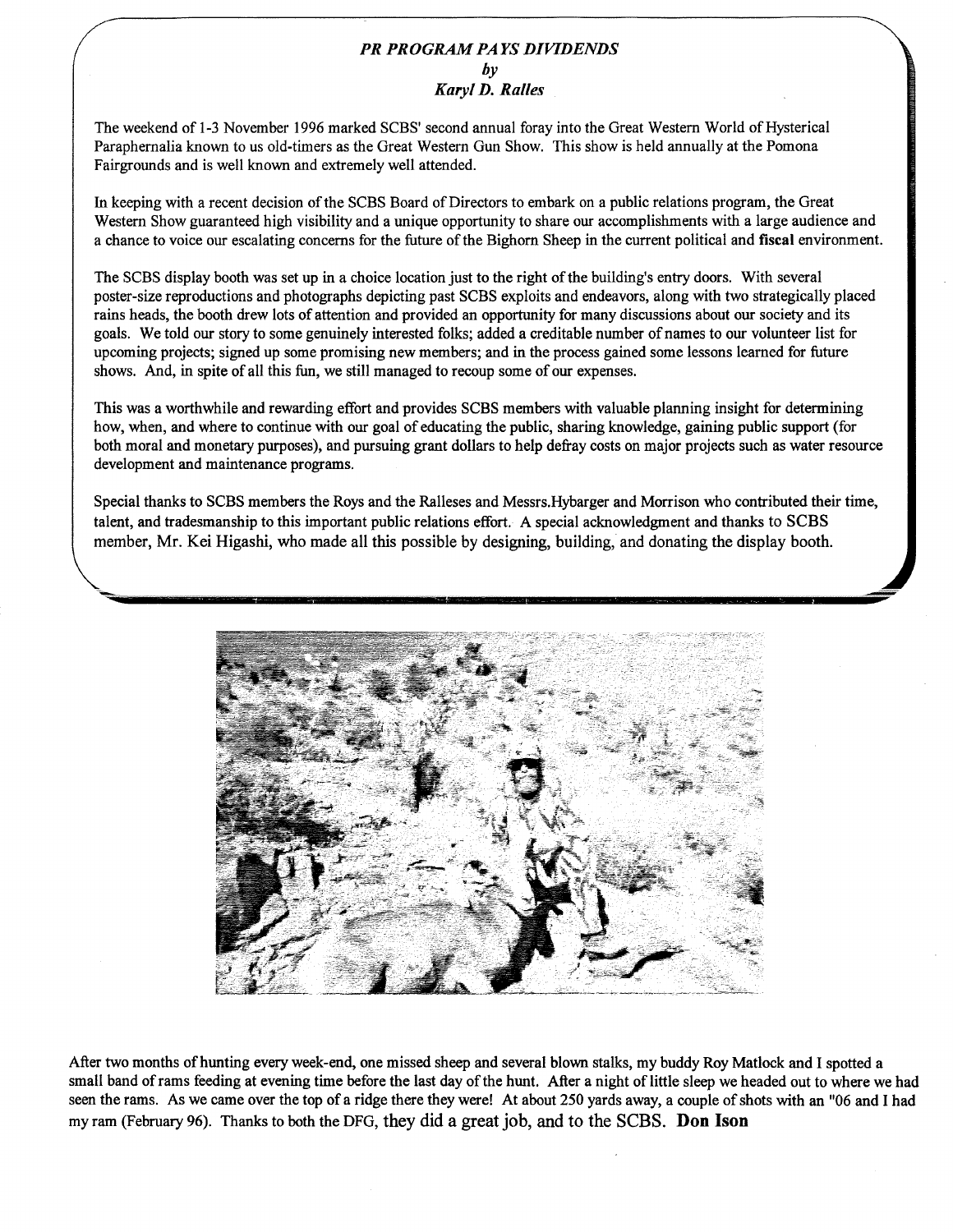**The Hunter Clinic at Camp Cady** brought together raepresentatives from each of the agencies governing the desert regions of the Bighorn, once in a life time hunters, members of the SCBS and thanks to member George Kerr, members of the San Fernando Safari Club International who provioded a fine setting for the hungry participants.

Heading up the clinic was Vern Bleich, DFG and Steve Hill, SCBS, who MC'd the presentations and kept the agenda moving throughout the morning and afternoon sessions.

Highlighting the day was the return of Dick Weaver, DFG retired, who says he feels like "Moses" because he has "wandered these deserts for forty years", to present a historical overview of the efforts to return the Bighorn to their homes and the ethical responsibility of a sheep hunter.

New to the hunting range, the Chocolate Mts. will be hunted this year providing a new opportunity, even though according to the experts, the sheep are smaller due to the harsher conditions of the area.

Hunters were reminded that the Foundation for North American Wild Sheep (FNAWS) records ram size for competition placement for hunters who have become (FNAWS) members before their trophy is taken.

STATE OF CALIFORNIA-THE RESOURCES AGENCY DEPAR1MENT OF FISH AND GAME 1416 NINTH STREET P.O. BOX944209 SACRAMENTO, CA 94244-2090 (916) 653-7664 PETE WILSON, *Govemor* 

November 13, 1996

Mr. Dick Conti, President Society for the Conservation of Bighorn Sheep 5029 Vincent Avenue Los Angeles, California 90041

Dear Mr. Conti:

This letter is to express the California Department of Fish and Game's appreciation for the continued sponsorship of the bighorn sheep hunter orientation clinic by the Society for the Conservation of Bighorn Sheep (SCBS). The dedication of your members has helped to successfully provide bighorn sheep hunters with the regulations and other helpful information to facilitate a quality hunting experience. Further, the infonnation that you provide regarding SCBS, our bighorn sheep management program, and a shared conservation ethic, greatly benefits our program goals.

The Department is proud of our bighorn sheep management program, our partnership with SCBS, and our shared commitment toward enhancing and restoring mountain sheep populations in California. Please extend our thanks to your Board of Directors and members.

> Sincerely, Jacqueline E. Schafer **Director**







Displaying their newly earned tags, Bighorn sheep hunters and Steve Torres, (left) DFG Bighorn Sheep Program Coordinator, pose for a picture following their completion of the Hunter Clinic.